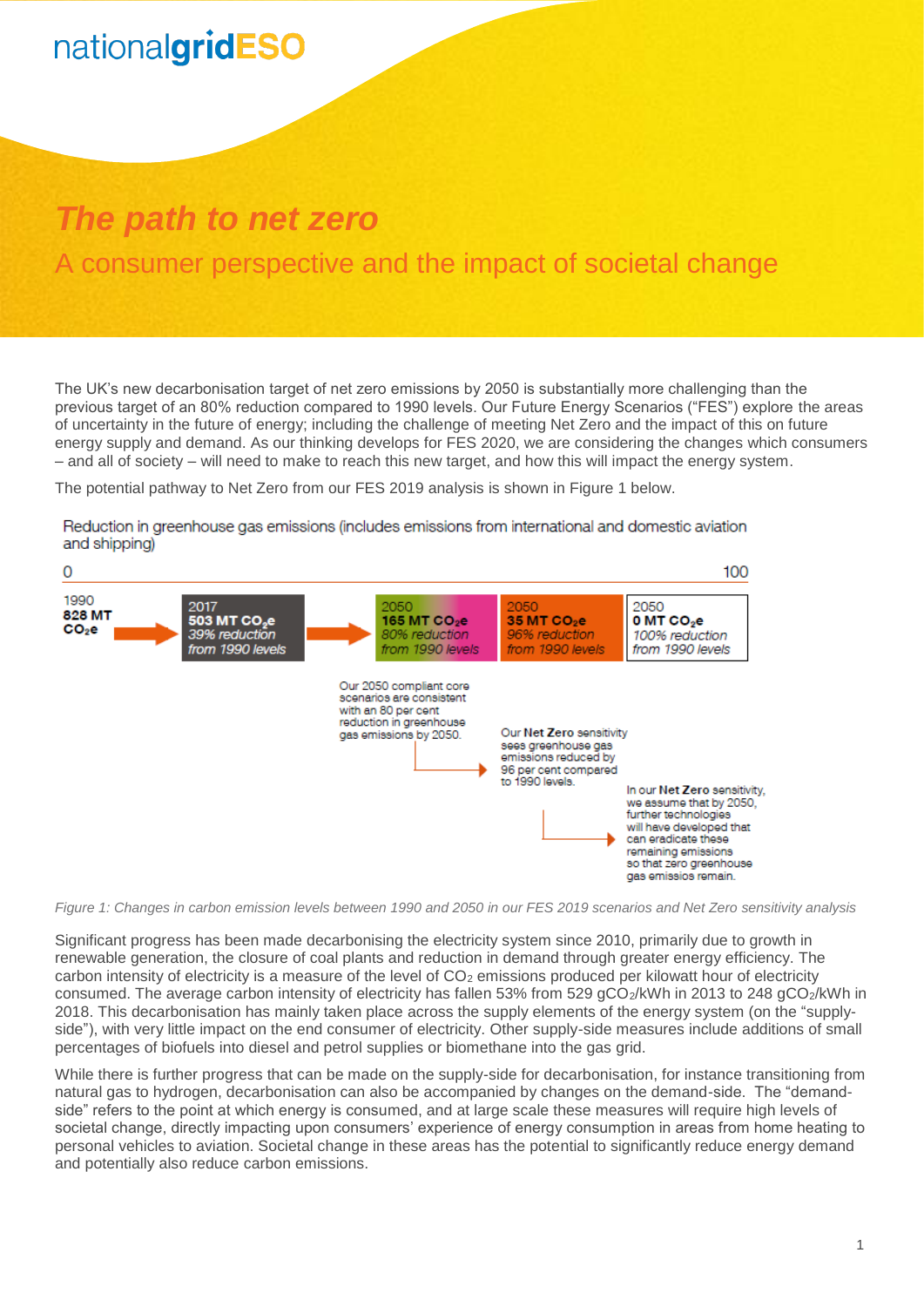# nationalgridESO

#### Deep decarbonisation will require significant consumer and societal change

One of the main areas of uncertainty on the pathway to net zero is how much the behaviour and lifestyle of energy consumers, across domestic, industrial and commercial sectors, can be expected to change in the future. This includes both the appetite of these consumers to make proactive and voluntary lifestyle changes to enable a Net Zero society to be reached, and the extent that legislation can be introduced to require and encourage behavioural change.

To decarbonise heat there will be more changes required on the demand-side that will impact consumers. Heat can be thought of as having two elements – the amount of heat that a building requires to stay warm, and how that heat is provided. Improving the energy efficiency of every home and commercial premises in the country would significantly reduce the energy requirements for heating. However, retrofitting buildings with insulation causes disruption for the occupants, so there is uncertainty in the levels of energy improvements we will see and how widespread it will be.

The different options for providing clean heat also require different levels of change from the consumer; in a Net Zero world, we will no longer be able to burn natural gas in boilers in the home, so an alternative is needed. Replacing gas boilers with hydrogen boilers is unlikely to be very disruptive at end-consumer level, as they are a similar size to gas boilers, operate in a similar fashion and require less insulation than heat pumps to operate optimally. However, this relies on supply-side changes to produce sufficient amounts of hydrogen to supply this demand. An alternative heating system is more energy efficient heat appliances which run on electricity, such as heat pumps. However, these operate very differently to gas boilers and would have a more significant impact on the consumer experience; both in terms of installation and use. Insulation requires significant change for the vast majority of the population, as does electrification, whereas switching to hydrogen requires a relatively small change for most people but requires a huge change for the organisations which manage the production and delivery of energy.



[Figure 2](#page-1-0) shows the change in types of heating systems in our 2019 FES scenarios compared to today.

<span id="page-1-0"></span>*Figure 2: Installed heating systems in 2018 and the decarbonised 2050 scenarios (FES 2019)*

In the transport sector, the shift towards electric vehicles is already beginning; new battery electric vehicle registrations have been increasing year on year, with an 87% increase in the year to June 2019. Use of electric vehicles will require some level of change from consumers, as recharging batteries is a different, currently longer, refuelling experience for consumers. If consumers all plug their vehicles in to charge when they return home on weekday evenings this will cause a significant spike in electricity demand that will be challenging to meet. Alternatively, if consumers plug their vehicles in and allow an automated system to optimise their charging times to benefit the electricity system, charging primarily overnight and even feeding electricity back into the grid at peak times, they could save money while reducing stresses on the network. In early December when there was record amounts of wind generation on the system some consumers on flexible electricity tariffs were paid to use excess energy, so this is already starting to happen, however there is uncertainty in how quickly this will happen and how widespread the adoption of these types of flexible tariffs will be.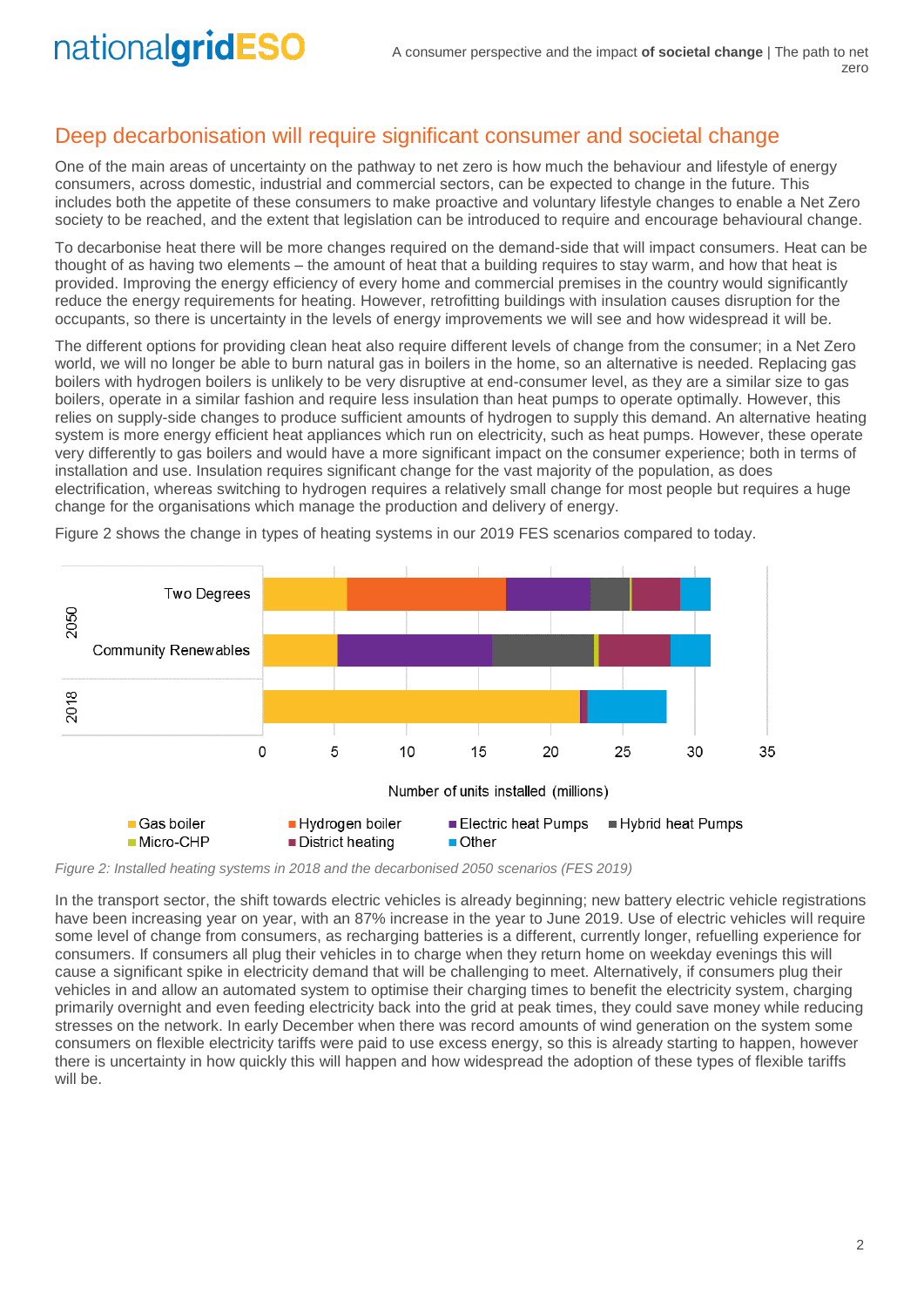#### Societal change will determine what our future energy system looks like

The level of societal change in our future might determine what our energy system looks like. The range of uncertainty for Great Britain's energy demand has been modelled in our more decarbonised scenarios in FES 2019. The amount of hydrogen used might change by up to ten times depending on the use of hydrogen for heating, while peak electricity demands could be 12% lower depending on how people use smart charging for their electric vehicles, and how flexibly they use electricity for heating and industrial uses.



*Figure 3: Hydrogen and electricity demand in FES 2019 scenarios*

Other than heating and electric vehicle use, areas where changes in how we engage with energy can reduce carbon emissions include greater use of public transport, fewer flights, increased use of low-energy home appliances and greater emphasis on the carbon impact of different dietary choices.

The level of change which consumers and society undergo can be a useful lens to explore many of the biggest uncertainties which will drive the energy transformation, for example:

• *Decentralisation and the deployment of small scale distributed generators.*

The uptake of small- and medium-scale community-based generation such as wind and solar will be affected by how consumers engage with community energy schemes rather than conventional suppliers.

• *Digitalisation.* 

The level to which consumers embrace new technology such as smart meters could increase the data and communications available for network operation and enabling greater system flexibility. This will impact the future peak electricity demand levels and required level of network investment.

• *Future strength and consistency of climate change policy.*

The priority which voters give to decarbonisation policy in their voting preferences will directly impact policy to support decarbonisation of our energy system.